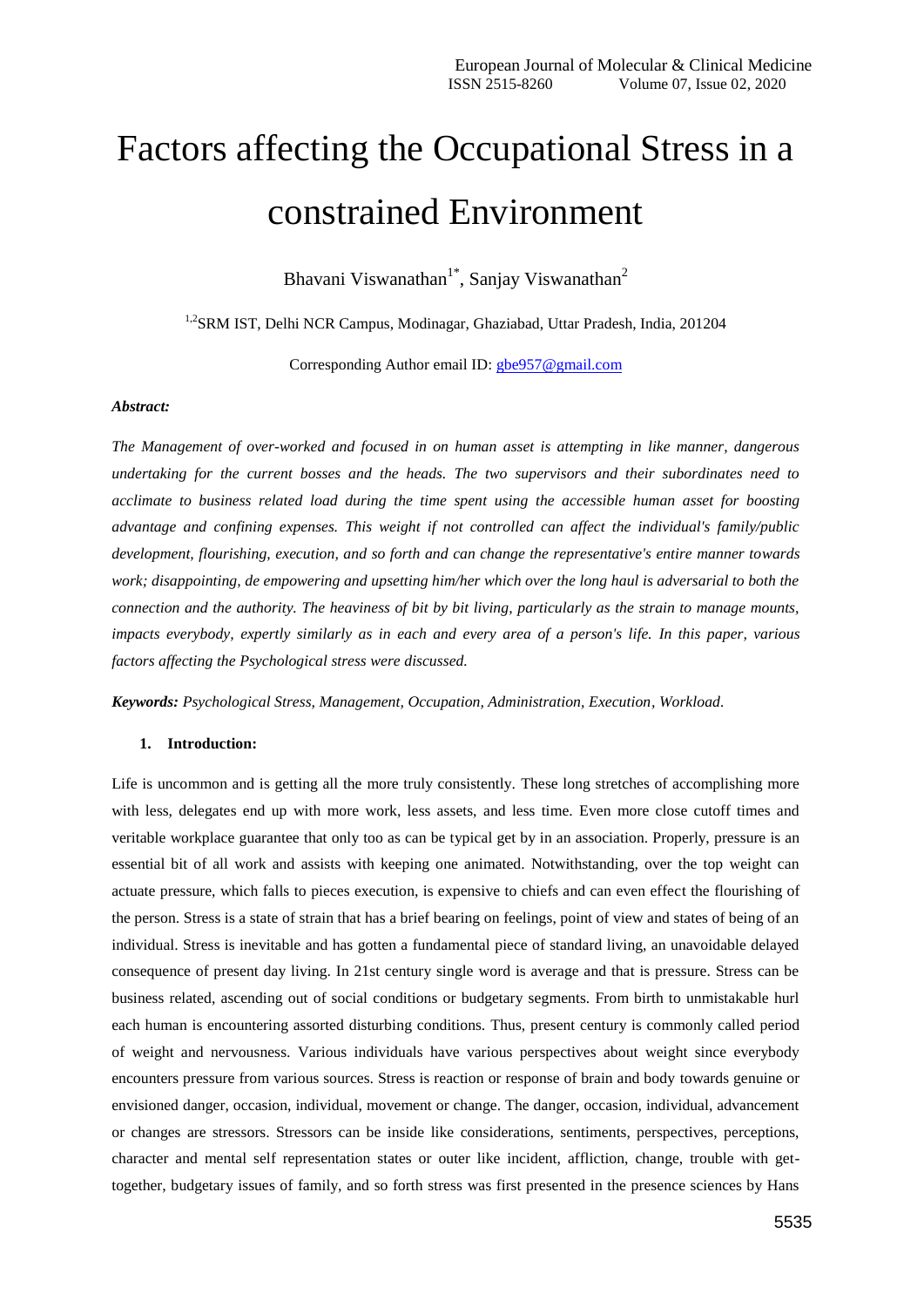Selye in 1936. The word 'Stress' was likewise utilized in seventeenth century for inconvenience and strain. Stress is a connection between an individual and the energized strain which impacts an individual's physical and point of view and which is set up by air. Selye has depicted load as "the vague reaction of the body to any request made upon it". Private Banks and affirmation firms are making little by little also as different affiliations are going into banking and protection zone, in this way rivalry has in addition broadened step by step. Eventually a days, banking region isn't simply kept to banking associations at any rate they additionally give pack of different associations like, affirmation, share market, vehicle advance, planning advance, and so on anyway security firms likewise outfit stack of associations near to protection like offer market related office, credit for vehicle and mentoring, standard assets, and so on which has welcomed pressure for workers.

## **2. Effect of Stress in working environment:**

Stress isn't only a word yet colossal mental issue which is changed over into main problems in the event that it is disregarded by any human. Stress is an aftereffect of frustration and word related weight is deferred outcome of adversarial emotions towards the work, work, or different parts identified with work like supervisor strength, pay, workplace, and so forth. In upsetting conditions a person's basic serenity is forestalled and assessments like, feel frustrated about, nervousness, dread, and so forth are incited. Any individual can feel pressure; individual can feel pressure great, crushing ceaselessly or a youngster can feel pressure at school. Usually because of undesirable relations individual may feel obnoxious. On the off chance that weight isn't managed fittingly, it can meddle with person's brains and flourishing. In awful conditions a person's real peacefulness is blocked and feelings like, feel frustrated about, tension, dread, and so forth are instigated. During bothersome conditions individual can feel that they are passing on a colossal burden on their shoulders or during upsetting condition they may also feel that nobody is overseeing them. An individual may in like way feel that all commitments are overseen by them and nobody else which prompts assessments of weight and disappointment. Weight and stress are interrelated. On the off chance that there is a plenitude of weight at work or any house related issue any individual may feel pressure. People can likewise confront shocking condition due to working environment issues, or control of accessories. Nonattendance of cash can furthermore be a fundamental clarification of stress. Definitely when people are not getting enough remuneration or pay as indicated by their capacities it produces pressure in any human. Youngsters are getting related with considering home work and tests. A bit of the time vain individuals get pushed when circumstance isn't ideal for them. Considering raised level of rivalry similarly individual may feel pressure. Right when senior, hollers on junior then junior may other than feel focused. Individual can comparatively feel focused due to joblessness. Personality comparably can be an inconceivable explanation behind weight. As somebody isn't dedicated works, they would prefer not to work with them and in the event that they need more work or as shown by their abilities they feel drained or get upset which prompts pressure. In any case, type B character individuals are less certifiable, they like to recognize rest or they like to sit latent, they are close to no worried about time deterrents, and so on thusly, such individuals reluctant much exceptional principle work and they don't have such limits along these lines, in many cases have supposition of inadequacy which makes pressure for them. If individual has negative mentality and critical attitude towards everything or each individual, individual may feel pressure reliably. Inverse individuals dependably discover antagonism in any case and it prompts pointless weight. In the event that any individual have moving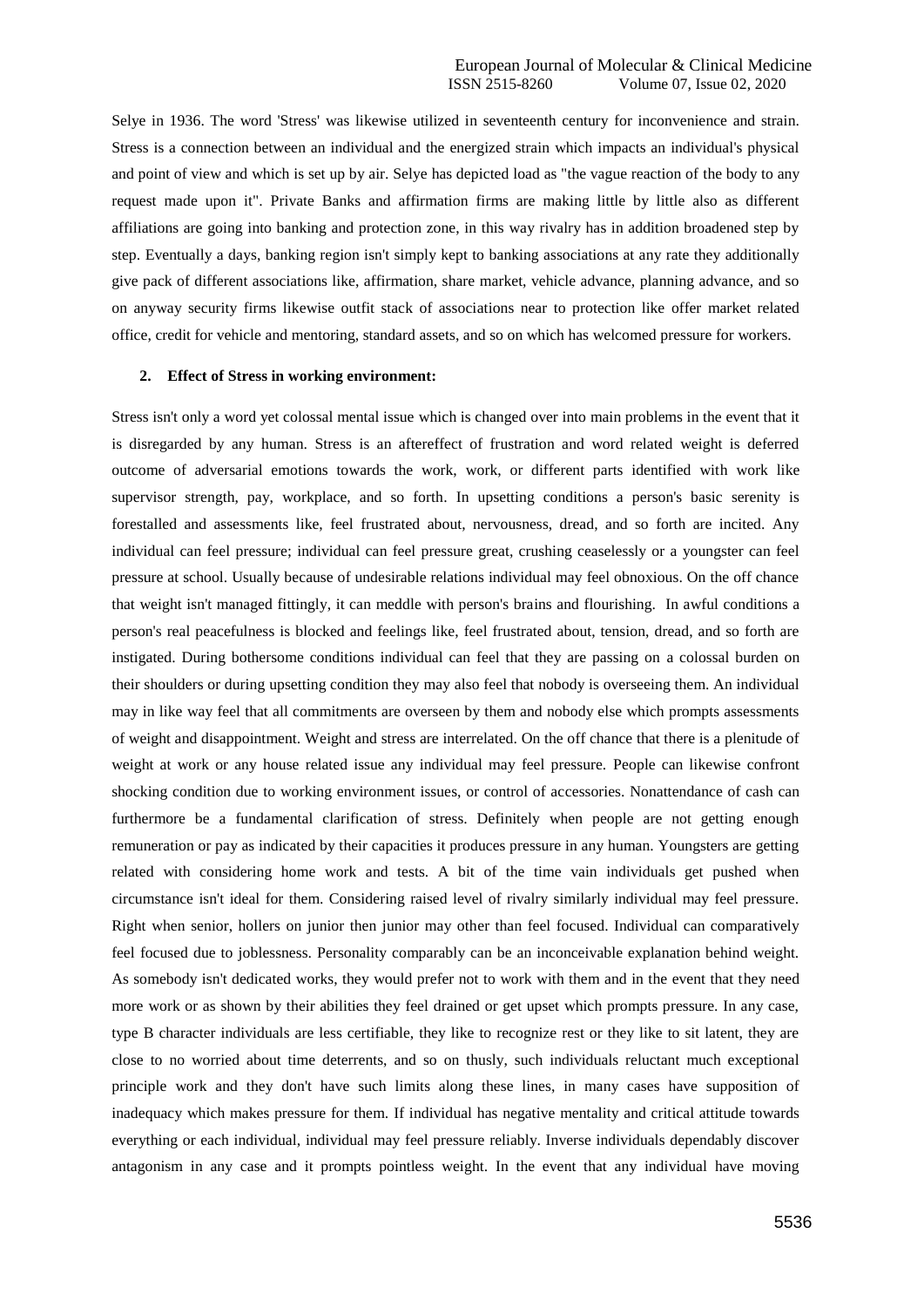demeanor, by then individual can see trust in each issue thusly, individual may not confront futile stress. The various factors required for the creation of the stress is shown in the figure.1.



Figure.1 Creation of Stress

### **3. Role of a Person in contributing to Stress:**

Perception is conviction of an individual. Conviction of individual can be made through past encounters of family respects or what singular increases from closest air. By and large individual's astuteness may welcome weight. On the off chance that individual have wrong knowledge, it prompts strain. There are three distinctive mental self view states, parent heart, kid character and grown-up interior personality. In the event that any lesser workers have parental character than they don't care to follow the sales for their seniors, if any senior holler on them they respond amazingly, or when some other individual doesn't look for counsel from that singular they in like way feel awful and welcome strain for their own self. On the off chance that, individual have kid self-thankfulness, solitary quest for orders, advices, request recommendations for everything, they don't have a capacity to take choices. On the off chance that any senior specialists have youth inward voice, they overall need keep up for dynamic and from that point they may feel pressure. Character also can be an exceptional purpose for weight. There are two sorts of characters which are type A and type B direct. Individuals who have type A character, offer importance to time impediment, are altogether certifiable, are submitted towards work, they can't sit torpid, and so on subsequently, such a people regularly getting pressure from others. As somebody isn't given works, they would prefer not to work with them and in the event that they need more work or as shown by their aptitudes they feel drained or get exasperated which prompts pressure. While, type B character individuals are less authentic, they like to recognize rest or they like to sit lethargic, they are close to no worried about time restrictions, and so forth accordingly, such individuals despise a huge load of extraordinary employment waiting be done and they don't have such aptitudes hence, routinely have supposition of inadequacy which makes pressure for them. The various effects of the Stress in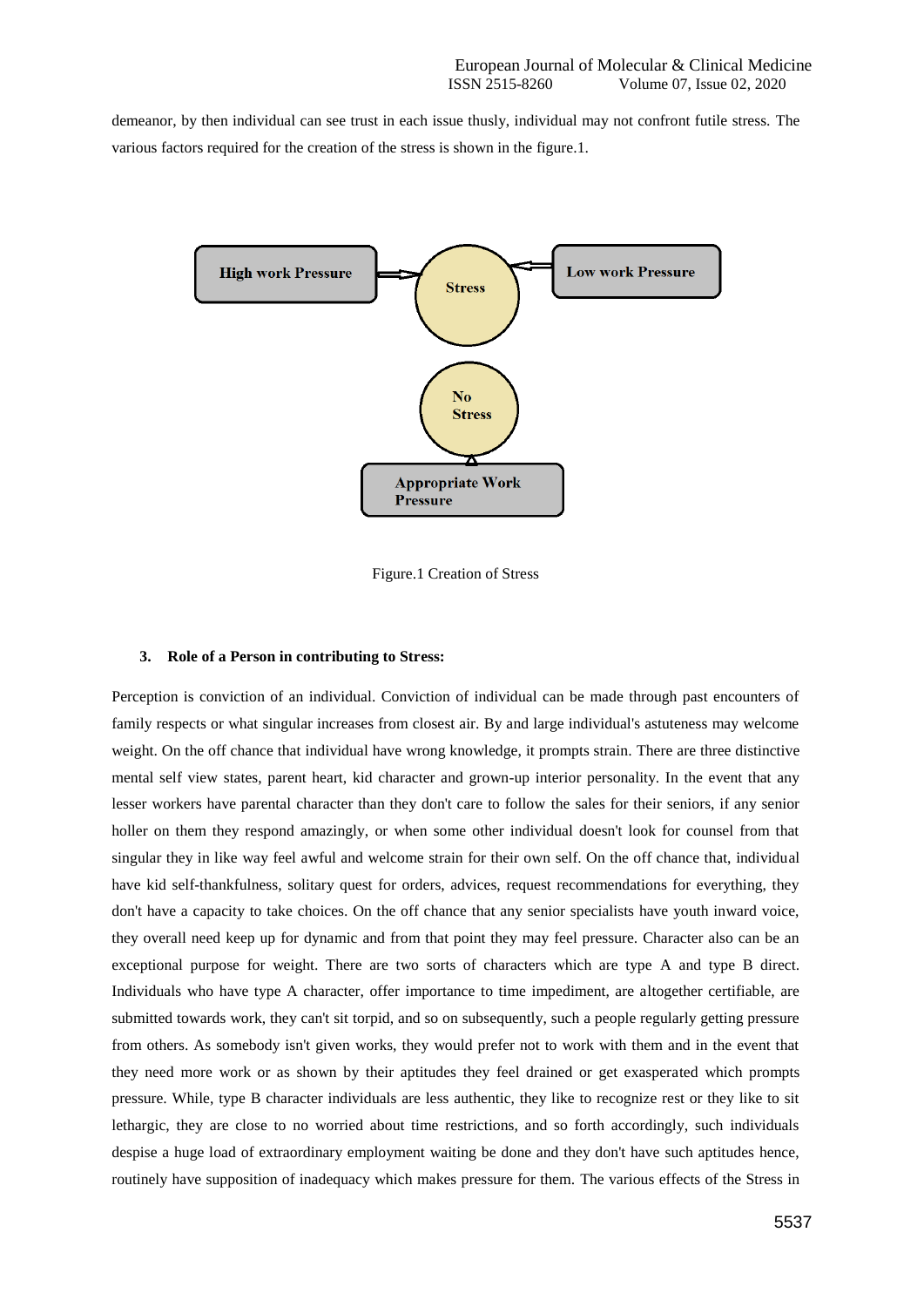the employee performance was shown in the figure.2.



Figure.2 Effect of the Stress in the employee performance

Affirmation is conviction of an individual. Conviction of individual can be made through past encounters of family respects or what singular increments from closest environment. Generally individual's affirmation may welcome weight. On the off chance that individual have wrong shrewdness, it prompts strain. There are three diverse mental self representation states, parent character, kid soul and grown-up character. In the event that any lesser authorities have parental inward voice than they would prefer not to follow the sales for their seniors, if any senior yell on them they respond incredibly, or when some other individual doesn't look for counsel from the individual being alluded to the besides feel ghastly and welcome strain for their own self. Such people are made for their responses and subsequently they may not feel pressure routinely. Stress has the two effects over execution. Too little weight some time doesn't move people enough for work or if any individual doesn't have any objectives or some weight concerning work it prompts ghastly showing up. Fundamentally, in the event that essentially terrible circumstance is open, by then individuals will be not ready to focus in on their work and it moreover welcomes different mental and physiological issues and thusly it comparatively accomplishes troubling showing up. Ideal degree of weight or ideal degree of weight concerning work or towards target can stir individuals and it is closed with the magnificent presentation. Subsequently, for the objective accomplishment and magnificent execution ideal degree of weight is needed now on the off chance that it is essentially nothing or too high it decreases the interest of human under it inciting horrendous showing up. Neustress is where cerebrum reacts ordinarily or reacts fair-mindedly to internal and outer sales. It has little effect and such a weight is neither important nor dangerous. Bother is commonly called negative weight. Precisely when any person's mind reacts hyper and respond ominously it shows Distress or Negative weight. Taking everything into account, when people respond oppositely to the stressor it shows bother or unfriendly upsetting condition for a person. Torture circumstance doesn't permit human to take solid choice and it's likewise gives most distinguishably awful effect on human's material science. Bother can be made through different ways and prompts unlimited afflictions and has most amazingly appalling effect.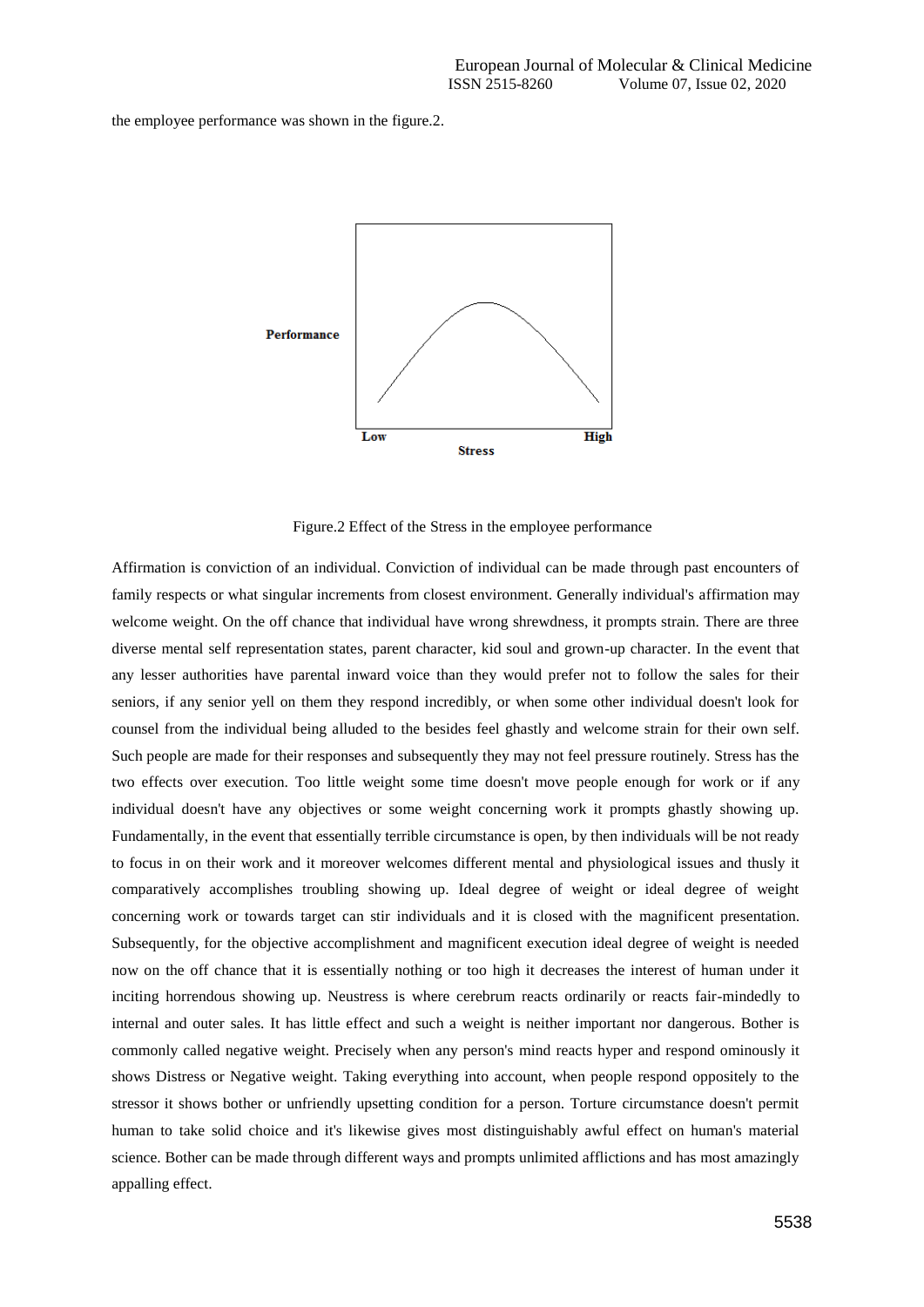#### **4. Positive and Negative Stress:**

All stress isn't negative fundamentally. A section of the weight is positive traditionally which prompts different focal points. Right when people exploit their work and when they have incredible sentiments towards their work and association and when they find testing work then individual may discover pressure in certain way. Positive weight is commonly called Eustress. At the day's end, when people respond eagerly and lock in for achieving objectives or discover inspiration for work, its eustress. Different people are gaining by their work and exercises particularly for their problematic work. During test time understudies have pressure in any case the understudies who need to show their self, esteem testing work. Likewise people who show up for interviews additionally experience the detestable effects of positive weight. Two or three people are esteeming some degree of weight as they recognize that it might gather energy for work and make them dynamic. Eustress rouses individual for achieving objectives and destinations while trouble prompts stress and dread or nervousness in a person. Eustress is for the present moment as once individuals accomplish their any chosen targets they need more inspiration for more work and accomplishments. Though trouble can be long haul or present moment as though there are any significant issues, its effect individual might be for extensive stretch and in the event that a few issues are time being, at that point its effect might be for a restricted period. Eustress is good pressure hence individual may feel energy with respect to movement and in eustress circumstance individual can improve profitability where as in trouble circumstance individual may feel unsavory circumstances and lose efficiency because of mental or physiological effects. In the event that anybody in the association experiencing pressure, at that point there are numerous reasons. At the point when representatives work is past their capacity, abilities and limit worker may feel pressure. In the association, predominantly two kinds of stress can be taken note. One is challenge stressors and another is impediment stressors. Challenge pressure is connected with work, remaining burden, pressure in regards to work fruition and cutoff times. Though, impediment stress is connected with guidelines or an arrangement which doesn't permit a person to accomplish their errand. As per specialists deterrent pressure gives more prominent damage to a person than challenge stressor. At the point when request is excessively high from the side of the association and workers can't satisfy it or when there is a lack of asset inside association for the exhibition of errands representative may feel pressure. Representatives are experiencing pressure in the association in 21st century it is normal however their reasons might be unique. A portion of the time representatives are experiencing pressure because of discernment.

#### **5. Work outcome on employee depending on load:**

Recognition is conviction of an individual which may get from values, culture, family, society, past experience, school, school, and so on As per their observation singular experience the circumstance and along these lines they give sequential effect at the forefront of representative's thoughts. The block diagram of the corresponding work outcome is shown in the figure.3. Workers additionally have contrasts in their mentalities, character, inner self states and strategies to carry on with life so individuals may respond contrastingly in various circumstances. Character of an individual additionally assumes a significant function in pressure. Representatives have distinctive character and in this way they respond contrastingly in various circumstances. Character is individual's seeing and response to a circumstance or to any occasion. In the event that representatives, are self-regarded than they can beat any upsetting circumstance and on the off chance that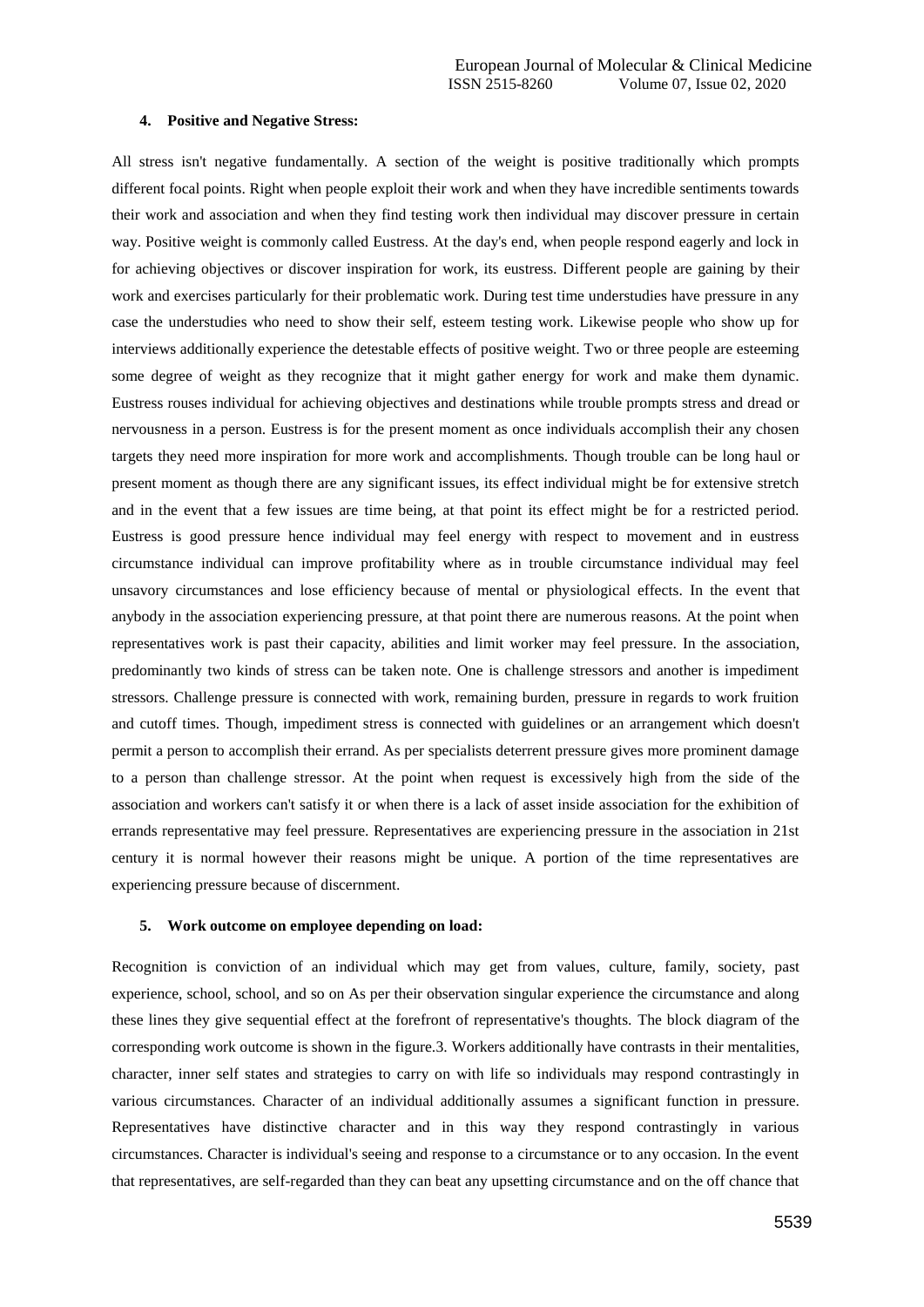they are not than they may experience the ill effects of pressure. As per research, the most noteworthy likelihood of burnout happens among those people who have both a high recurrence and focused energy of relational contact. Occupation burnout is frequently seen in the field of administration area and other than this, work related factors likewise produces pressure and makes burnout for representatives. Some ridiculous desires or high aspirations of the individual additionally lead to condition of physical, mental and passionate depletion. This is perhaps the most ideal approaches to decrease pressure or deal with the pressure. A portion of the time numerous workers don't design their exercises, task, or any official visit and they experience the ill effects of weight. In the individual existence of any worker, in the event that they don't follow monetary arranging they may experience the ill effects of deficiency of cash. These zones of interest or pastimes give unwinding to people since it any semblance of a person. At the point when any representatives are accomplishing something in which the person is intrigued, it gives joy to the individual and may give new energy to work. These sorts of pastimes are not quite the same as individual to individual. It tends to be in any way similar to, moving, music, motion pictures, painting, making, photography, voyaging, visiting with companions, and so forth when any individual is getting things done in which they discover joy, they may energize like portable battery and begin functioning admirably. Yoga is well known and valuable strategy to oversee pressure. Human body has seven chakra; yoga assists with opening this chakra and boosting for more and better work. On the off chance that this chakra begins working appropriately, it makes body more vigorous so an individual may not feel sleepiness and keep up blood course. Yoga additionally helps in restoring sicknesses like pulse, diabetes, body hurts, and so forth Yoga keeps body from any serious infection as well as refines body and blood. The individuals who are consistently doing yoga, discover their body fit. Yoga additionally gives mental harmony and lessens the degree of stress and strain of a person. Contemplation is a piece of yoga. With assistance of contemplation individual can control their brain and furthermore control their considerations, stress and pressure. Contemplation is likewise helpful for the uneasiness, dread, and outrage which are the side effects of pressure.



Figure.3 Effect of Workload on Employee